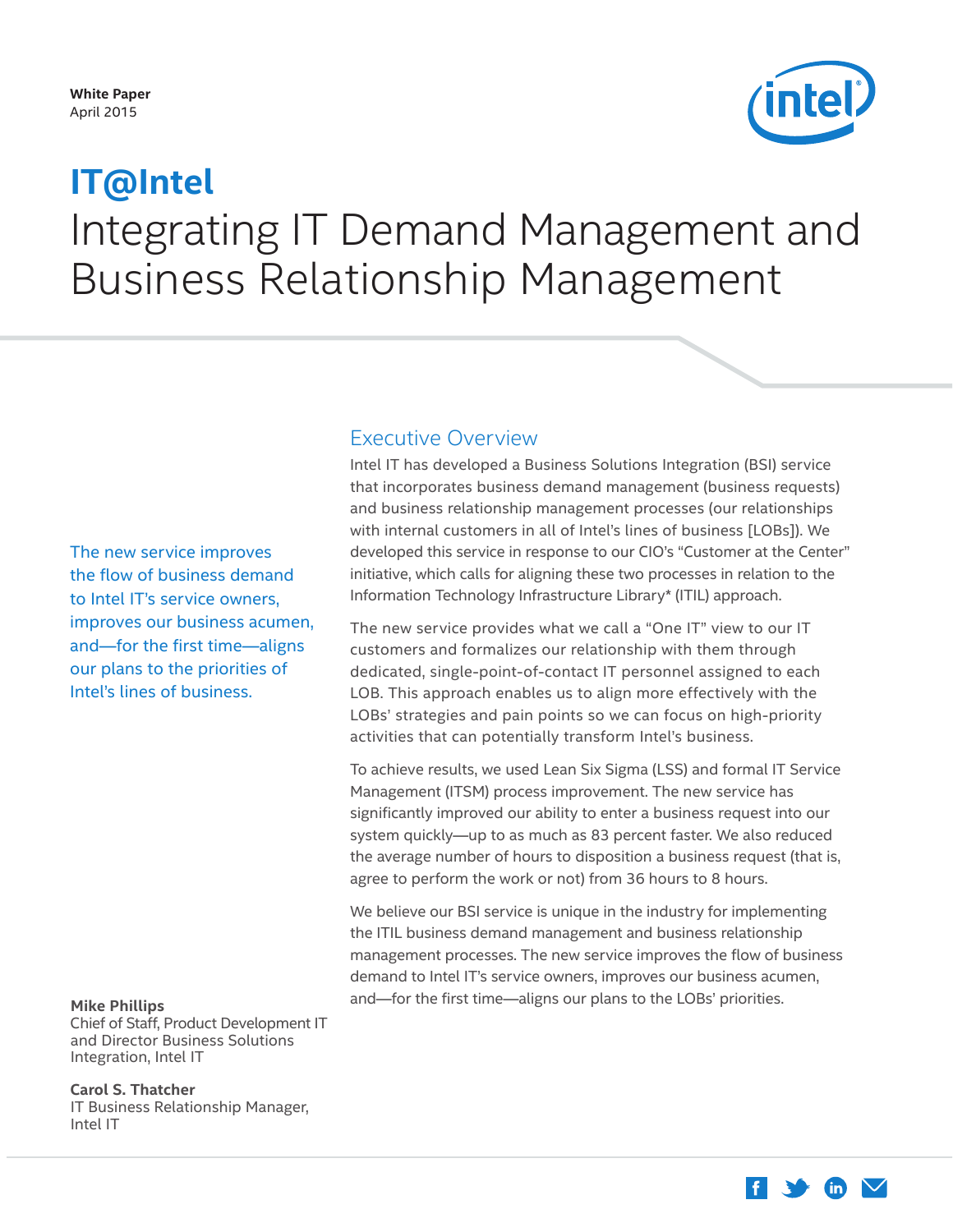#### Contents

#### 1 [Executive Overview](#page-0-0)

- 2 Business Challenge
	- Business Demand Management
	- [Business Relationship Management](#page-2-0)

#### 3 [Solution](#page-2-0)

- [Our Goals for the BSI Service](#page-3-0)
- [Process—Our Initial Focus](#page-4-0)
- [People—Defining Roles and](#page-7-0)  [Responsibilities](#page-7-0)
- [Technology—Choosing the](#page-9-0)  [Right Tool](#page-9-0)
- [Results](#page-10-0)

#### 12 [Case Study](#page-11-0)

- 13 [Next Steps: Continuous](#page-12-0) Improvement
- 14 [Conclusion](#page-13-0)

#### Intel IT Contributors

**Steve Bishop,** IT Business Relationship Manager

**Tom Caporello,** IT Service Transformation Black Belt

**Mike Holmes,** IT Business Relationship Manager

**Moses Lindebak,** IT Business Relationship Manager and Demand Management Process Owner

**Dan McKeon,** Intel Vice President, General Manager Product Development IT

**Brian McPeak,** IT Director, IT Professional Technical Services

**Blas Moya,** IT Business Relationship Manager

**Jim Nichols,** IT Business Relationship Manager

**Ellen Piccioli,** IT2Intel Program Leader

**Andy Robbins,** IT General Manager, CIO Strategy Office

**John Vicente,** Intel Senior Principal Engineer/LOB Principal Engineer Lead

#### Acronyms

- **BSI** Business Solutions Integration
- **CSI** Continual Service Improvement
- **GM** general manager
- **ITIL** Information Technology Infrastructure Library
- **LOB** line of business
- **LSS** Lean Six Sigma

# Business Challenge

Intel has multiple internal customers. These include lines of business (LOBs), such as Data Center and Internet of Things, as well as functional organizations, such as Manufacturing and Sales and Marketing.<sup>1</sup> Each of these customer's goals and operations are supported by Intel IT's approximately 6,000 employees. Like any business, we receive service requests from our internal customers and we also interact with those customers.

Prior to 2012, these two functions—receiving requests and interacting with customers—were independent, making it difficult to align IT's priorities with the Intel LOBs' priorities.

These two functions map to processes of the Information Technology Infrastructure Library\* (ITIL), as it relates to Intel IT:

- **Business demand management.** This function involves entering business requests from Intel's LOBs into our system, also called intake, dispositioning those requests (matching a request with the correct service or denying the request) and tracking project completion.
- **Business relationship management.** This function includes building and maintaining relationships with our IT customers.

As part of Intel IT's ITIL transformation, we realized that even though these two processes help us support Intel's business, both were inefficient.

## Business Demand Management

Widely varying processes and tools, coupled with the amount of IT staff involved, made business request intake and disposition inconsistent and inefficient. We needed to focus on managing the nonroutine requests and find more strategic solutions. We knew that our IT customers often expressed frustration waiting for a yes or no regarding these types of business requests, but we didn't track how long it took to respond to them.

As Intel grew, so did the number of LOBs, and their needs became more disparate—compounding the inconsistency and inefficiency.

More importantly, we lacked insight into what the LOBs truly needed from IT, and we did not have a means of assessing the level of business value that was added to Intel by meeting a particular request. Due to continuing budgetary and resource constraints, we needed to prioritize the requests that generated the most business value and direct resources to those requests.

Beyond business requests, we had other issues with the LOBs.

<sup>1</sup> For the purposes of this paper, further references to "LOB" include both of these types of internal customers.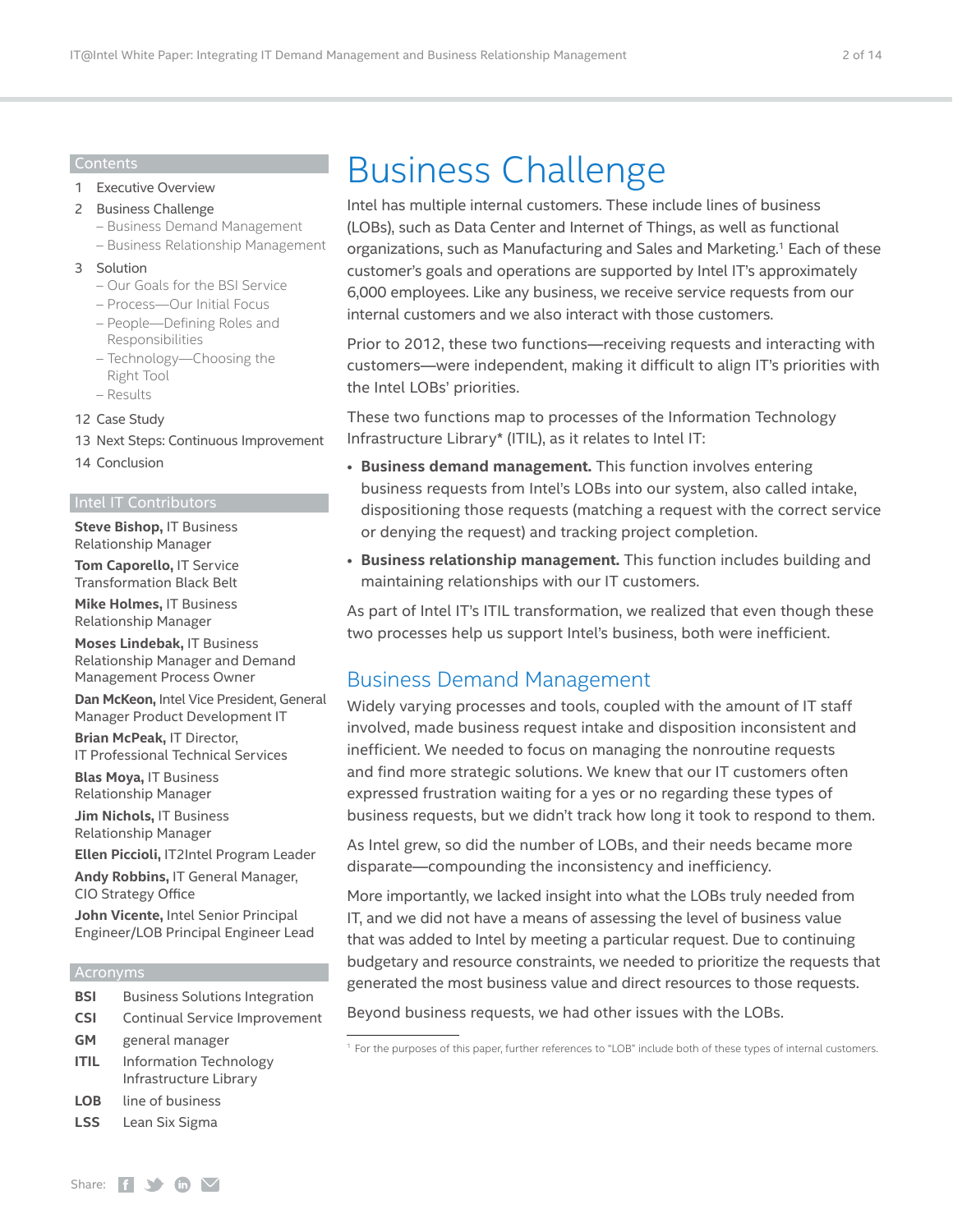<span id="page-2-0"></span>"The day I'm representing Intel's LOB more than my day job, I've arrived." **–Intel IT Staff Member**

## Business Relationship Management

We categorize IT services into 8 top-level segments, 32 portfolios, and approximately 100 services, with each portfolio and service having an IT "owner." While this categorization made sense to us, it was difficult for the LOBs to determine whom to contact to get what they needed. Plus, our knowledge of each LOB's strategy, direction, and requirements was secondor third-hand. Changes to this information were slow to reach IT because we rarely met face to face with LOB staff, and communication between IT and each LOB was intermittent and unmanaged.

# Solution

Recognizing these problems, Intel IT's culture shifted from a silo approach to understanding that we needed IT Service Management (ITSM) standardization to become efficient.<sup>2</sup> An ITIL approach could help us integrate demand intake and disposition with customer relationship management.We used the Lean Six Sigma (LSS) five steps—Define, Measure, Analyze, Improve, and Control (DMAIC)—to help our process engineering and improvements.

Forming the Business Solutions Integration (BSI) service took several years (see Figure 1). The LSS Green Belt project began in November 2012, focusing on enabling 6,000 IT employees to efficiently meet the needs of over 100,000 Intel employees (see [Transforming the Intake and Disposition](#page-5-0)  [Process](#page-5-0)). The LSS Green Belt project completed in February 2013. Also in 2013, we added the BSI service to the Intel IT service catalog and integrated the ITIL areas of business demand management and business relationship management, completing the process in 2014. Over the next few years, we will continue to improve the BSI service (see [Next Steps:](#page-12-1)  Continuous [Improvement](#page-12-1)).

<sup>2</sup> Information Technology Infrastructure Library (ITIL) is a set of practices for IT Service Management (ITSM) that focuses on aligning IT services with the needs of the business. It includes five core volumes, each of which covers a different ITSM lifecycle stage: Service Strategy, Service Design, Service Transition, Service Operation, and Continual Service Improvement. For more information, visit [www.axelos.com/itil](https://www.axelos.com/itil).



# **2011**

Ad hoc relationships to Mixed Processes and Systems

engage business included emails, spreadsheets, and presentations



**2012** Service management process awareness and offline collaboration Lean Six Sigma Green Belt Project



**2013** BSI service plan iterations, clarity to roles and responsibilities Service Catalog **Integration** 



**2014** Sharing more experiences and shift in demand with LOBs IT GM LOB Teams Created



**2015** Alignment of all business relationship manager activity and common reporting Continual Service Improvement



#### **2016+** Stabilize LOB needs and continue to evolve and mature **Continual** Evolution

Figure 1. Our journey to better integration with Intel's lines of business (LOBs) and the implementation of our Business Solution Integration (BSI) service took several years.

Transitioning to Our Business Solution Integration Service

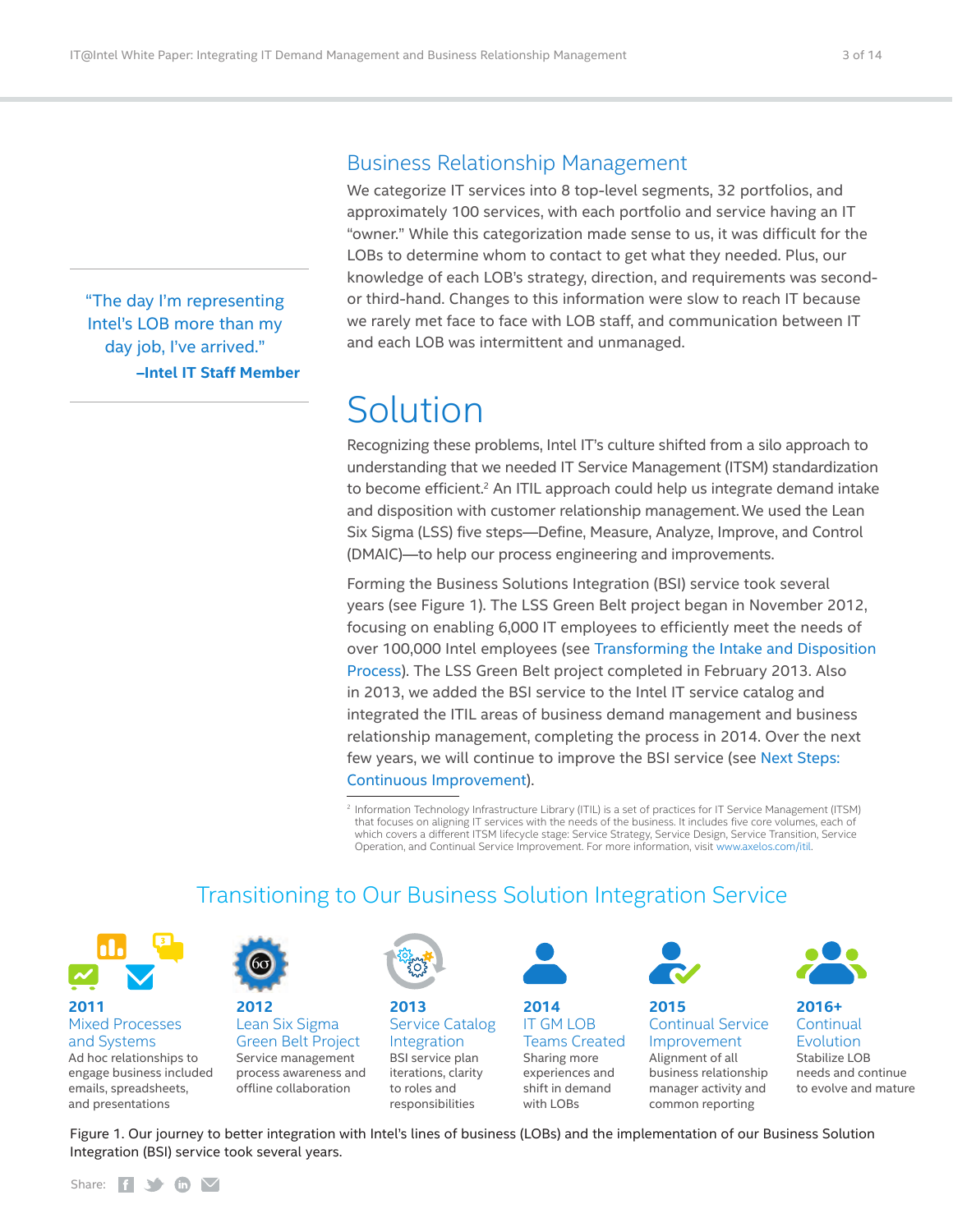The BSI service incorporates the following:

- **Business demand management.** An efficient, structured process for demand intake and disposition
- **Business relationship management.** A strategic plan for staying in touch with the LOBs and their needs
- **IT2Intel program**. The IT2Intel team works with IT and other teams to accelerate Intel's growth in enterprise markets by taking advantage of Intel IT's expertise in partnership with Intel product groups $3$

Note that the BSI service is not a concierge for IT help desk tasks (such as fixing broken laptops or solving enterprise email application issues), nor does it fulfill routine IT business requests that can be accomplished through a self-service function, such as requesting storage, resetting accounts, or ordering a new laptop.

# Our Goals for the BSI Service

We defined several goals for our BSI service:

- **Offer a single IT point of contact for each LOB.** We wanted to simplify LOBs' access to IT's portfolios, services, and processes.
- **Maintain a high degree of business acumen.** We wanted to position IT as a strategic partner that bases decisions on up-to-date business insights. By developing a strong knowledge of Intel's and IT's products, trends, policies, and processes, we wanted to properly engage with and educate stakeholders. This includes understanding the stakeholder's goals and imperatives, roadmaps, and requirements.
- **Manage customer engagement that helps build strong business partnerships.** We wanted to establish and maintain strong partnerships with Intel's LOBs so that they would continue to rely on Intel IT to meet their service needs. We needed to identify gaps in service offerings that could help fulfill evolving and emerging business needs.
- **Communicate and collaborate more effectively.** We wanted to provide a cadence of reviewing business plans and deliverables through appropriate channels and a defined communication strategy. In addition, we wanted to improve internal collaboration to avoid duplication of effort, increase shared successes, establish better accountability, and make better use of the strengths across the entire IT team.
- **Satisfy our customers.** We wanted to measure customer satisfaction that resulted from our business relationship and business demand management. We also wanted to improve our services by identifying areas where customer expectations were not being met.

<span id="page-3-0"></span>The BSI service is not a concierge for IT help desk tasks, nor does it fulfill routine IT business requests that can be accomplished through a self-service function.

<sup>&</sup>lt;sup>3</sup> The IT2Intel team partners with both IT and related Intel teams to deliver usage models, product requirements, technology evaluations, and proofs of concept with Intel technologies as well as engaging in strategic product and technology discussions. The team is also aligned with the IT@Intel team to deliver industry proof points and related collateral.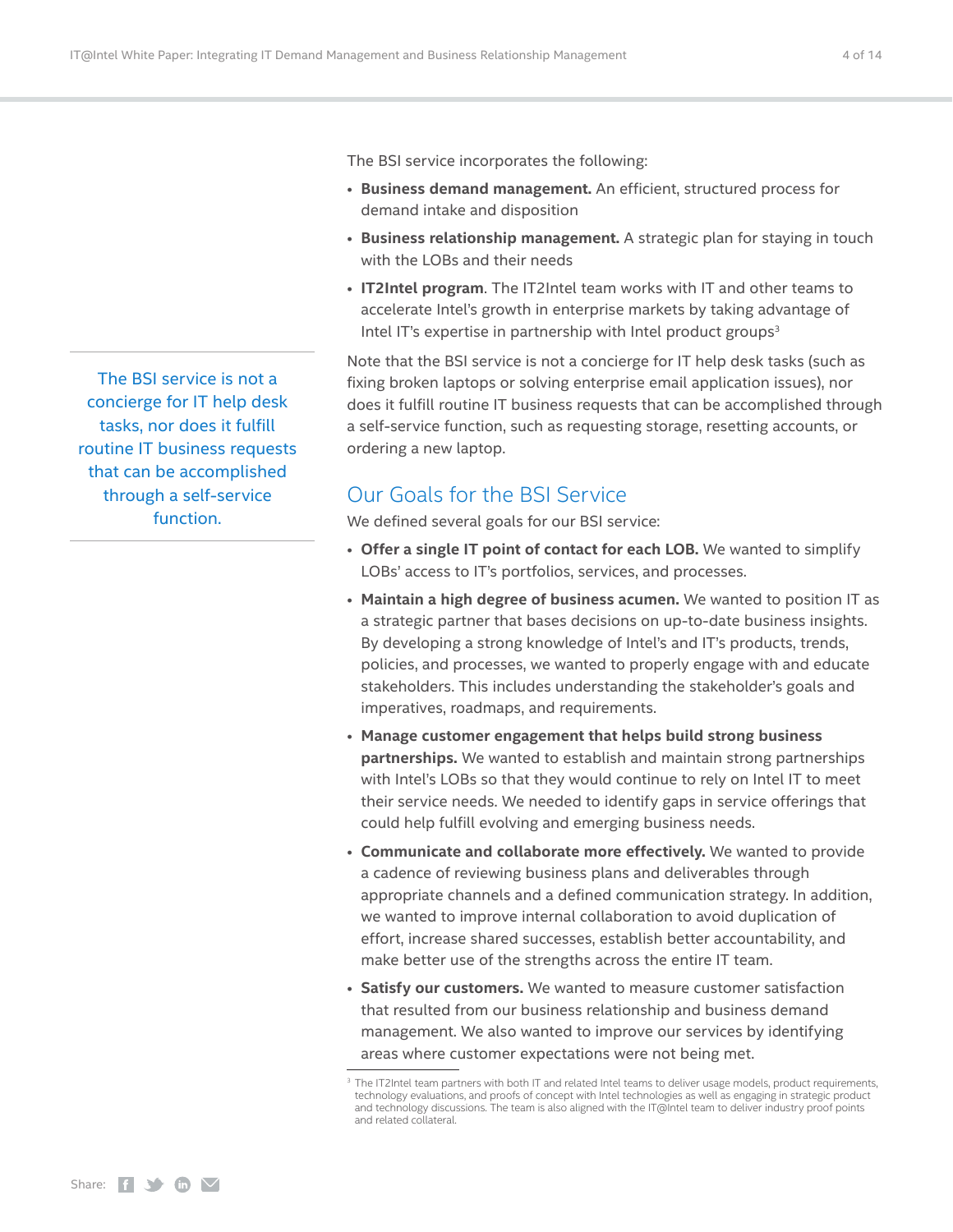<span id="page-4-0"></span>Service Improvement



The ITIL is descriptive—it only provides information on what an organization should do, not how they should do it. Therefore, we knew that achieving these goals would not be easy, and we did not initially have all the answers. For example, we refined our mission and vision several times, and we experimented with four toolsets (see [Technology—Choosing the](#page-9-1)  [Right Tool\)](#page-9-1) for supporting demand management before we settled on one.

To help break the service improvement process into manageable steps, we divided our efforts into three categories: process, people, and tools. This approach enabled us to define a better process, implement that process using the right people with the right skill sets, and then find tools that would support the process.

## Process—Our Initial Focus

IT fulfills three roles in the business—referred to as run, grow, and transform—as shown in Figure 2.

- **Run.** In this role, we meet the basic needs of business (providing network connectivity, for example). The engagement model for this service delivery role is transactional—a request is made and IT meets that request.
- **Grow.** In this role, IT contributes higher business value (for example, conducting proofs of concept (PoCs) and enterprise early adoption tests). Here, the engagement model is more collaborative than transactional.
- **Transform.** In this role, IT becomes directly involved in co-creating marketable products and providing Intel with competitive advantage. With transformative projects, we interact with key decision makers.



Figure 2. The ultimate goal of the Business Solutions Integration (BSI) service is to align our efforts with Intel's highest business priorities to focus on activities that can transform the business and increase competitive advantage.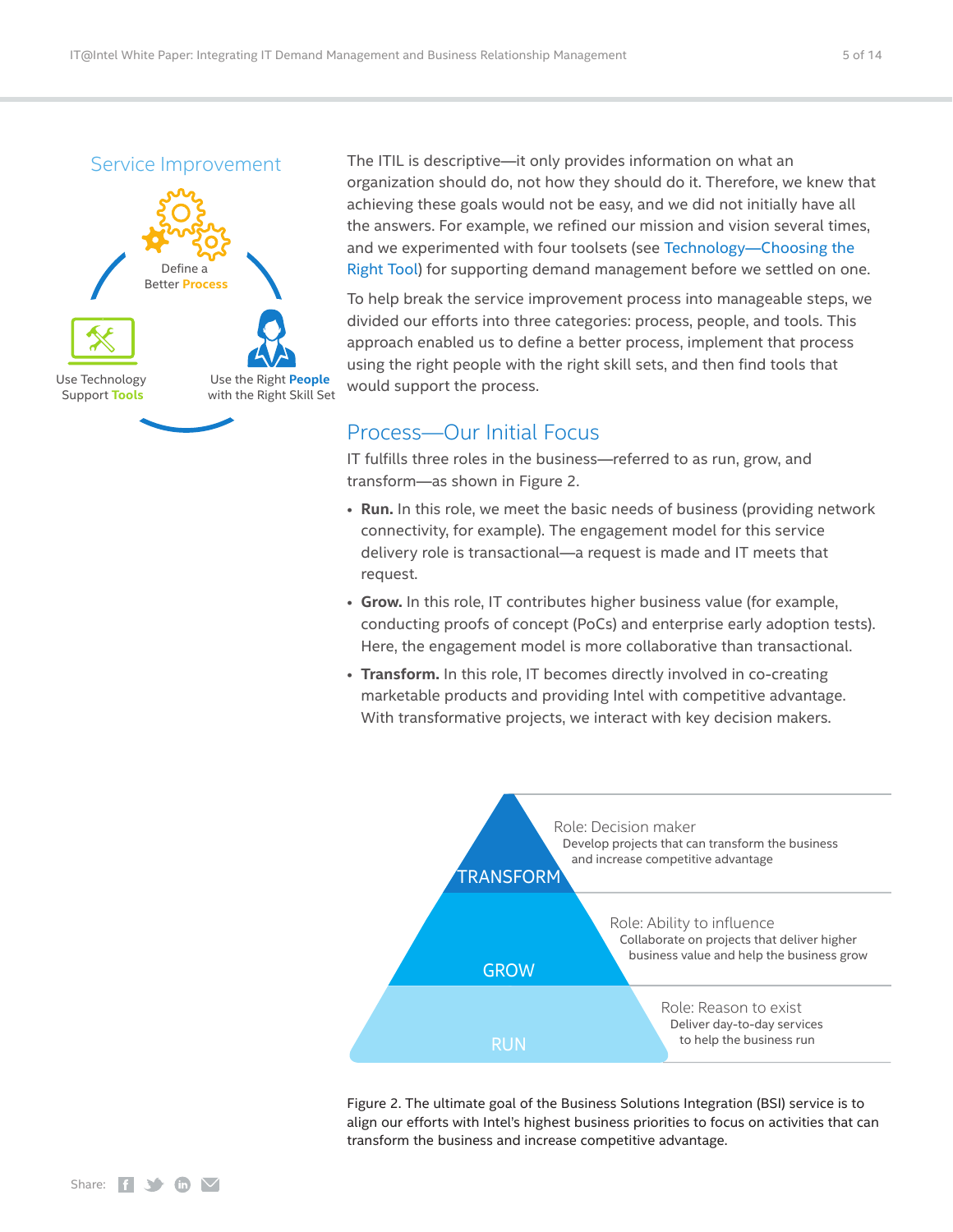As we developed our new BSI service, we wanted our efforts to align with Intel's highest business priorities—focusing on activities that can transform the business. To do that, we had to define a process that enabled us to proactively engage with IT's customers, not simply react to business requests.

#### **Transforming Our Data**

A large part of reinventing our business demand management and business relationship management processes centered on cleaning up data. There was a lot of data from various sources: surveys, business plans, project history, service requests, emails, online data repositories, websites, and so on. The challenge was that some of this data was outdated or inconsistent, and the related datasets were not linked.

The new process required actionable, visible data that was more structured, reusable, and transferrable across our organization and easier to share with IT customers. We used the revitalized data to help drive IT actions and behaviors, as discussed in the "Analyze and improve" on the left.

#### <span id="page-5-0"></span>**Transforming the Intake and Disposition Process**

Using the LSS DMAIC framework, we implemented process improvement by working through the following steps:

- **Define.** We documented the current process flow with specified inputs and outputs, noting key decision points. We then established initial processes, metrics, and forums.
- **Measure.** Metrics included total number of business requests, time to respond, request disposition trend (yes, no, or to be determined), average days to disposition, whether we met the customer's request date, and business request type. Examining these metrics on an enterprise-wide scale would have been overwhelming. Therefore, we focused on intake for one business group and after we developed a successful process we added other groups. Currently, nine LOBs and a few functional organizations are using the service. With future reorganizations and new Intel products and services, we expect that the number of business groups we service will change.
- **Analyze and Improve.** We used failure mode and effects analysis (FMEA), a key component of the Analyze and Improve steps of LSS, to focus on the areas and actions that provide the most business value.
- **Control.** We developed an overall control plan so that we can monitor the degree to which we are following our newly engineered process and delivering value to our IT customers.

#### Analyze and Improve

It was during the Analyze and Improve step that we performed the most data cleanup. Several iterations of FMEA revealed that we derived the most value from arriving at a yes/no decision quickly, and that we need to take action under the following circumstances:

- Arriving at a "yes/no" disposition takes more than seven days.
- Demand slows down, which may indicate lack of proactive input on our part.

We also added a "completed" state to the business request data, which enables us to differentiate requests that have been fulfilled from those that still need attention.

Share:  $f \rightarrow \mathbf{in}$   $\mathbf{\nabla}$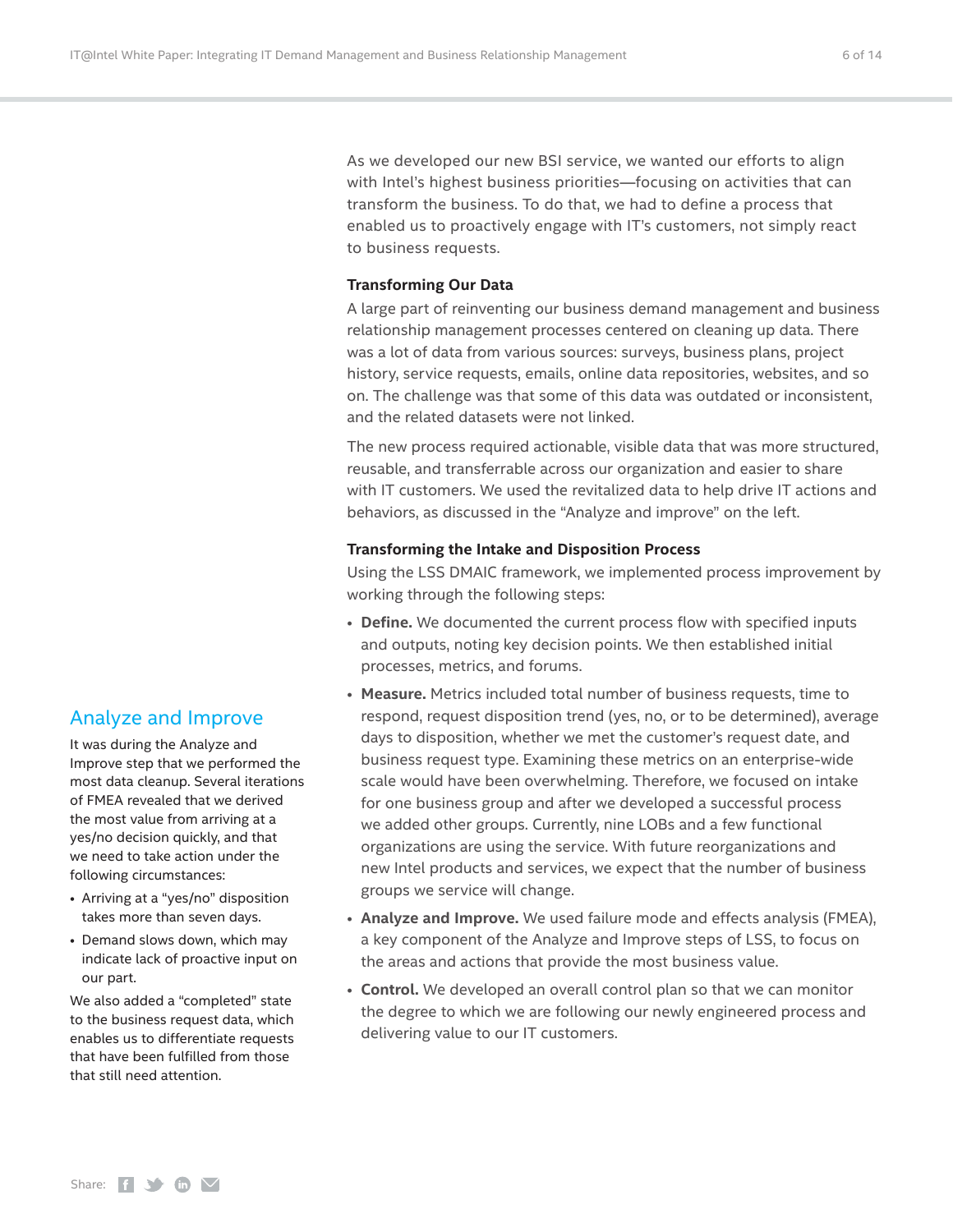As shown in Table 1, the business request intake and disposition process includes three paths. Most requests are simple and clear, enabling us to respond quickly. Other requests are more complex or require changes to IT policy.

To validate our intake and disposition process, we engaged with the following:

- Horizontal IT support groups to help with architecture
- LOBs to help conduct PoCs and pilot projects
- Operations or administrative areas to identify where we could improve efficiency
- Peer IT services to collaborate and share ideas and lessons learned

As the intake process matured, we set up an Agile approach with biweekly standup meetings to review business demand. These meetings help avoid duplication of effort in cases where the same request comes from multiple sources. These requests can be simple, such as "What tool do I use for large meeting collaboration?" Or they can be more complicated, such as persistent network connectivity problems or a complex three-year project that would involve many services from different portfolios.

#### **Engaging with IT Customers**

As our BSI service evolved, we found that three dialogue types help elicit business requests from our IT customers. First, we told our business relationship managers to simply talk to people in the LOBs to understand what was important to them and identify pain points. These general conversations allowed the relationships to mature, built trust, and led to more connections within the LOBs and greater insight into the work they do for Intel and their priorities.

Second, as we completed some of the business requests that resulted from these conversations, we used surveys and project closure discussions to gauge our success in satisfying our customers. We used what we learned from these discussions to guide future efforts.

Finally, we talked with senior executives and senior staff, using a formal set of open-ended question and scores that measured IT's performance from the customer's perspective.

The combination of these three types of dialogue has helped elevate our customer engagement to a strategic level. After working with several LOBs, we have discovered that each LOB moves at its own pace. The process of developing this level of conversation can take a few months to more than a year.

#### Table 1. Intake and Disposition Paths

| <b>Business</b><br><b>Request Type</b>      | Path                                                                                                                                                                                                                                                                                                                                                                                                                                                                                                                                    |
|---------------------------------------------|-----------------------------------------------------------------------------------------------------------------------------------------------------------------------------------------------------------------------------------------------------------------------------------------------------------------------------------------------------------------------------------------------------------------------------------------------------------------------------------------------------------------------------------------|
| Serviceable<br>Request                      | These are business requests that<br>map to tools and services already<br>offered by IT.                                                                                                                                                                                                                                                                                                                                                                                                                                                 |
|                                             | If it is a simple request, it goes<br>directly to the appropriate IT<br>service team.                                                                                                                                                                                                                                                                                                                                                                                                                                                   |
|                                             | More complicated requests<br>may need more clarification.<br>For example, the request may be<br>associated with more than one<br>service, in which case it requires<br>extra integration effort.                                                                                                                                                                                                                                                                                                                                        |
| Unserviceable<br>Request                    | We know what the customer is<br>asking for, but we don't offer it.                                                                                                                                                                                                                                                                                                                                                                                                                                                                      |
|                                             | These requests go through an ITIL<br>service definition process so that<br>our portfolio and service owners<br>can develop the solution. We avoid<br>saying, "No, we don't do that."                                                                                                                                                                                                                                                                                                                                                    |
| Strategic or<br>Transformational<br>Request | By aggregating line-of-business<br>(LOB) inputs and prioritizing key<br>customer requests, we can identify<br>high-value business demands that<br>cross LOB boundaries and have the<br>potential to transform the way Intel<br>does business. We work with the<br>customer engagement teams and<br>IT portfolio owners to drive these<br>IT initiatives. Examples include<br>enabling external collaboration<br>with customers, reducing time to<br>market for certain products, and<br>showcasing enterprise use of Intel<br>products. |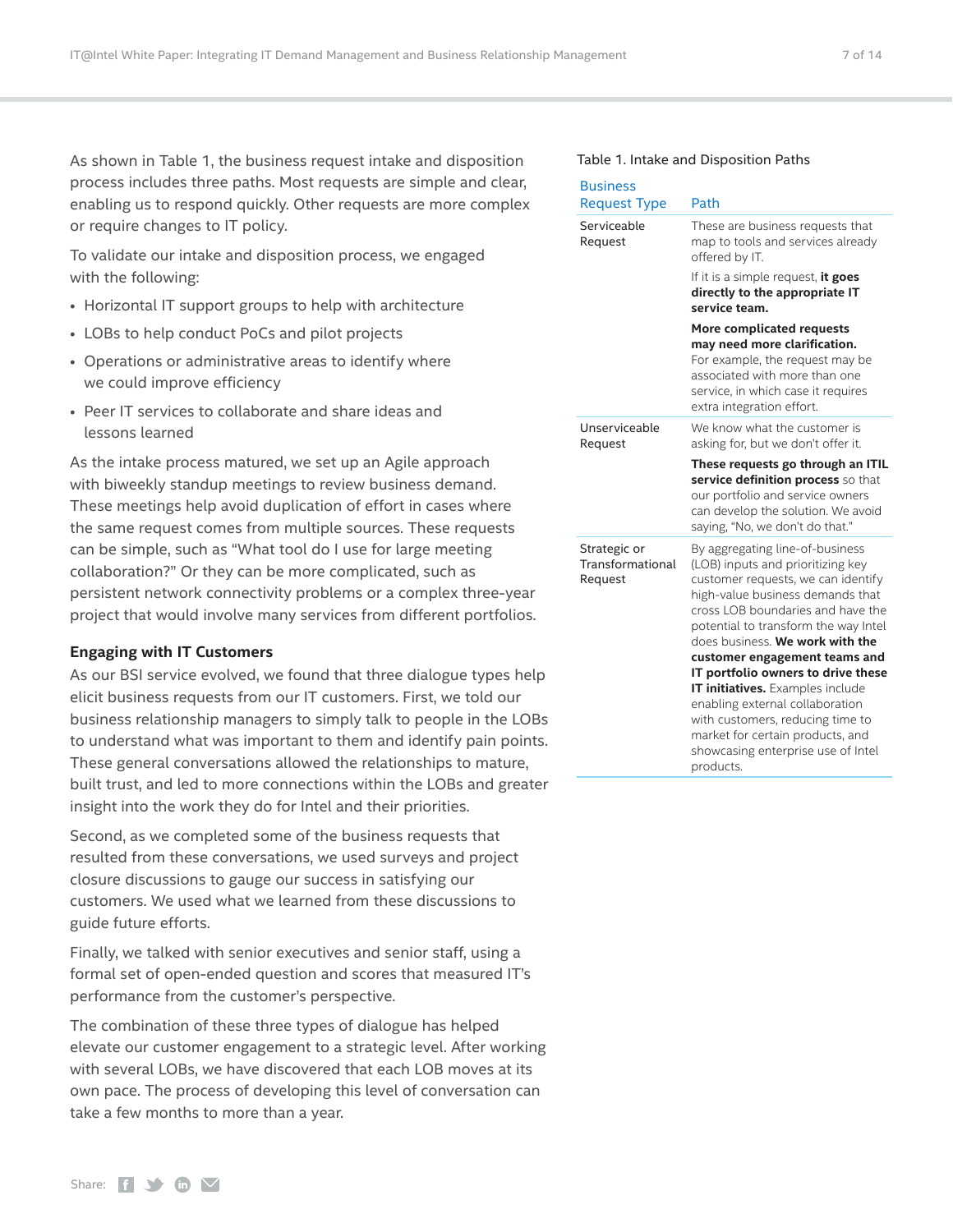# <span id="page-7-0"></span>Our Vision

Turn business demand into meaningful results for Intel.

As we refined our new process and establish roles and responsibilities (see [People—Defining Roles and Responsibilities\)](#page-7-1), we eventually arrived at our vision; that is, to turn business demand into meaningful results for Intel. That vision guides our customer engagement, as shown in the following examples:

- Align with stakeholder strategies and encourage our customer engagement teams to deliver a One IT experience to LOBs.
- Communicate appropriately about possible concerns related to IT alignment with stakeholders and departments.
- Encourage business relationship managers to understand the business, and develop and maintain business plans that describe each LOB and their priorities. Business relationship managers are also expected to be familiar with Partnership Excellence survey feedback, demand analysis, and key performance indicators that relate to that specific LOB.
- Provide strategic and tactical input to help define key strategies for IT portfolios and services. These strategies use data and metrics to expedite disposition and delivery.
- Encourage our business relationship managers to take ownership of customer forums, management review committees (senior-level decision making forums), and programs and projects that are commensurate with their expertise and the LOB's business plan.

We also collaborate with various entities to understand Intel's needs and to determine how we can meet those needs. For example, IT architects help us understand new technology trends and forecast future IT requirements, while IT project managers provide business, project, and IT-improvement data to stakeholders. Information provided by Intel planning teams and financial leads identify business drivers that are then reflected in IT budgets and forecasts.

# <span id="page-7-1"></span>People—Defining Roles and Responsibilities

To more closely align IT with every LOB and give them input into IT's planning process, Intel's CIO requested that an IT management team be added to each LOB. In response, Intel IT added the role of IT LOB general manager (GM) to certain IT staff's day-to-day duties (that is, we did not modify our organizational tree; instead, we augmented the existing IT organization to include the perspective of the LOBs. Each IT LOB GM formed a core management team consisting of a business relationship manager, a senior principal engineer, and a finance controller for each LOB. These new roles provide us with a "seat at the table" in the LOB. With the information we gain, we can include specific LOB investments in our IT plan prioritization, can formalize contacts, and can efficiently help LOBs.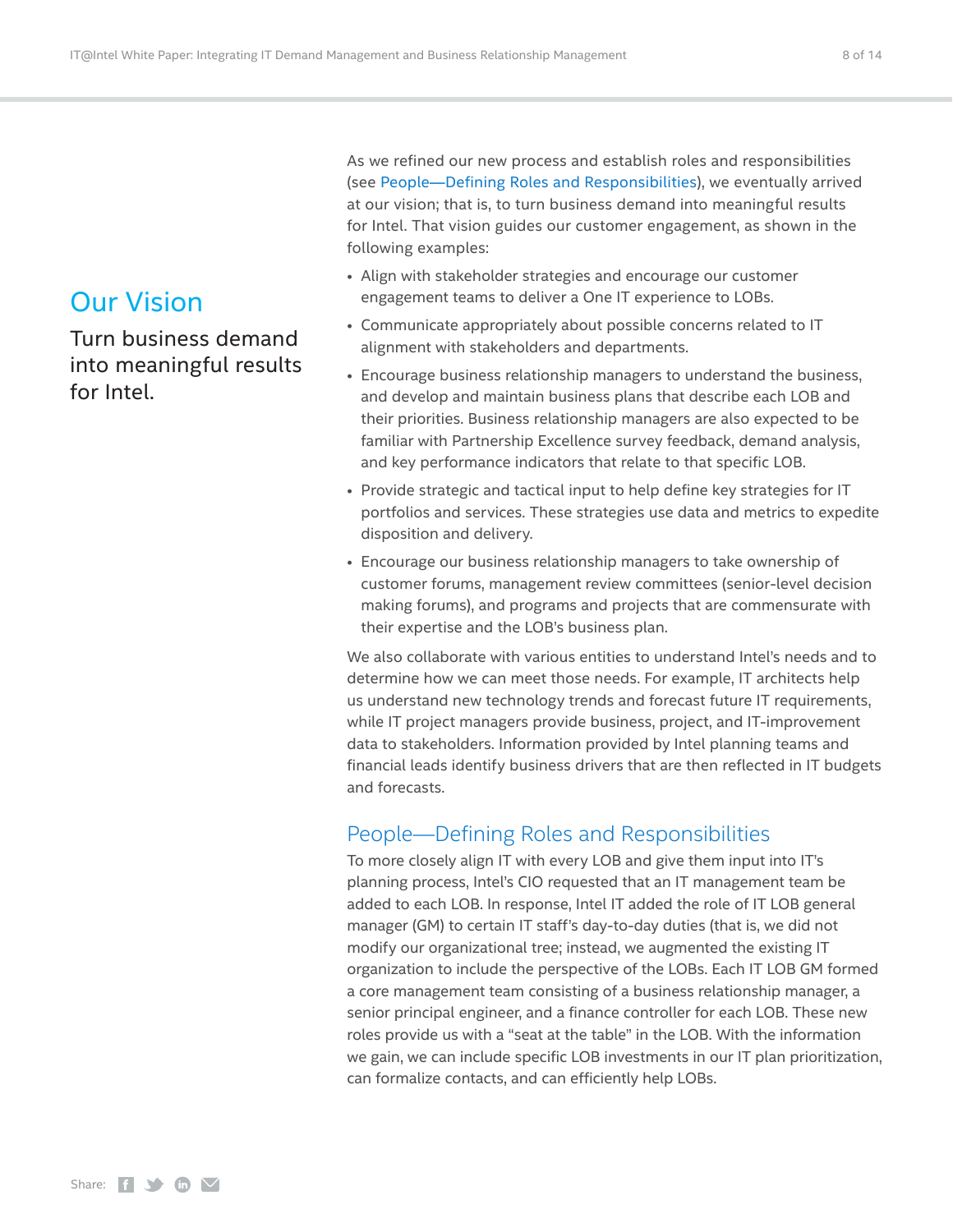The following highlight more detail about each of the new roles:

- **IT LOB GMs.** IT LOB GMs attend their assigned LOB senior-level staff meetings to gain first-hand knowledge of that LOB's strategies, imperatives, and pain points. The IT LOB GM is the most senior-level point of IT accountability.
- **Business relationship managers.** The managers maintain clear lines of communication between IT and the LOBs. They represent a single point of contact for the LOBs. These IT staff members bring business requests from the LOBs to the IT portfolio and service owners.
- **Senior principal engineers.** The IT engineers are dedicated to meeting the LOB's needs and providing technical expertise and guidance.
- **Finance controllers.** The IT finance controllers collaborate with the LOB finance controllers to mutually establish and prioritize the LOB's potential business value.

With these roles defined and filled with people who have the appropriate skill sets, we have become a cohesive, customer-facing service and a conduit into IT for LOBs seeking partnership and solutions.

To manage our engagement with the LOBs even more closely, each core team or business relationship manager set up a customer engagement team or established an appropriate method to ensure closed-loop business engagement. We also established an IT LOB GM community of practice that enables the IT LOB GMs to better work as One IT as they share information, experiences, and synergy in working with the LOB. The IT LOB GM community of practice is chaired by the director of the BSI service to keep IT's alignment with the LOBs strong.

Figure 3 illustrates the basic flow of communication between the business relationship manager and the LOB.



Figure 3. Communication between the business relationship manager and the line of business (LOB) is the cornerstone of the process that turns business demand into meaningful results for Intel.

With these roles defined and filled with people who have the appropriate skill sets, we have become a cohesive, customer-facing service and a conduit into IT for LOBs seeking partnership and solutions.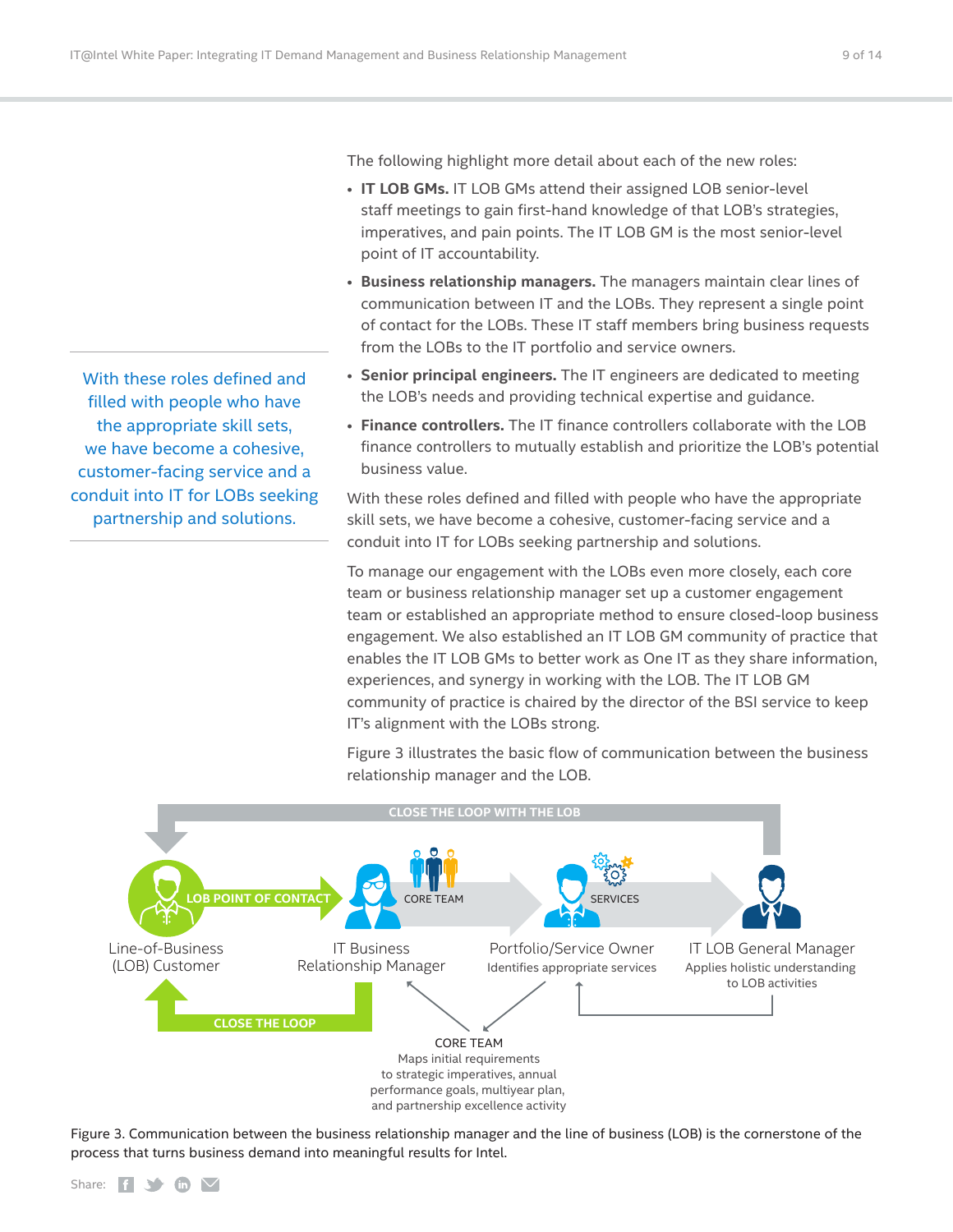# <span id="page-9-1"></span><span id="page-9-0"></span>Technology—Choosing the Right Tool

Although our initial focus was honing the intake and response process and aligning roles and responsibilities, we also explored tools that could support the process efficiently. In the beginning, we used a spreadsheet to track our data, but quickly found this to be cumbersome and unmanageable.

Next, we tried an online shared repository, but the data was flat—meaning, it was difficult to see the relationships between various datasets. Our next iteration used a software application for designing, distributing, filling, and submitting electronic forms containing structured data. This application still didn't provide the efficiency and flexibility we needed on the back end, nor did it provide the ability to see a relationship between the information.

We also created a wiki for IT staff and IT customers to reference. Information stored in the wiki included summaries of each LOB's strategies, goals, and projects—but, again, the information was siloed and did not link to business demand.

The fourth and final tool we ultimately settled on to support the BSI service was a cloud-based solution that consolidates data from various sources. This end-to-end solution enables us to enter business requests, drill down on demand data, and access information about the LOBs. It fulfills the need to link business requests to IT portfolios and services, has robust reporting and indicator capabilities, and offers the ability to link business requests to the annual budget planning cycle. The solution's foundation is a metadata-driven software architecture (see Figure 4) that supports multitenant applications.

Benefits of the cloud-based solution include the following:

- Fast, scalable, secure, and provides excellent performance
- Easily configurable (we spent only about 40 hours customizing the solution for our needs)
- Not overly technical (it requires only basic skills, such as how to use SQL to query databases and how to perform entity relational mapping)



Data Consolidation (Tenant-specific metadata, common metadata, data)

Figure 4. The cloud-based solution we chose for the intake and response process pulls data from many sources.



Figure 5. The user interface for our cloud-based solution is intuitive, with easy-to-find links to important information, enabling the IT staff to focus on the LOB's needs rather than technical details.

• Intuitive (see Figure 5)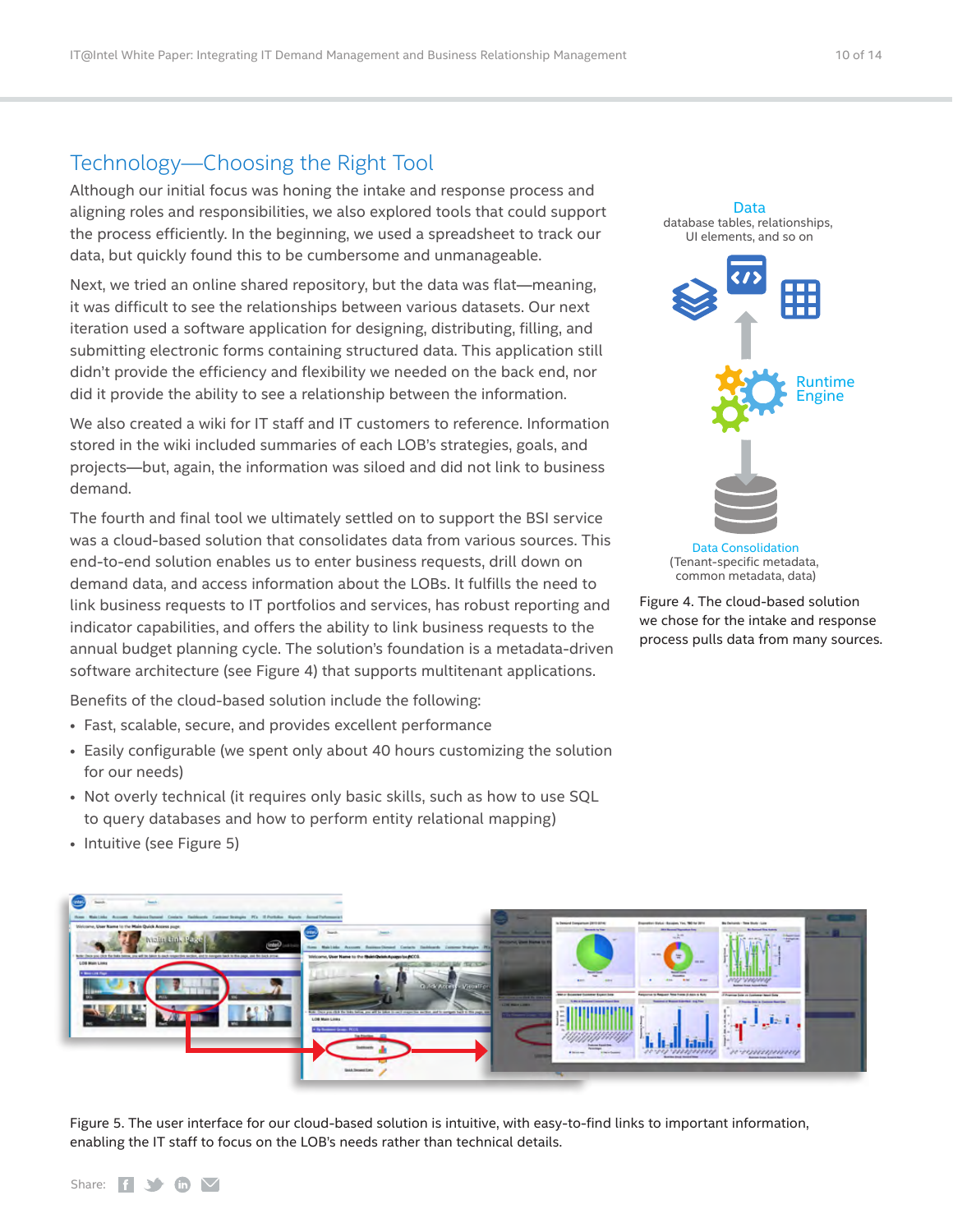

<span id="page-10-0"></span>

In addition, the cloud-based solution supports single sign-on so that users do not have to re-enter username and password from within our network to use the tool, and they can access data from many sources.

## **Results**

As shown in Table 2, we improved our intake efficiency significantly—up to as much as 83 percent in some tasks. The data shown in Table 2 is per business request; these efficiencies compound when the total number of requests is considered. For example, between June 2013 and June 2014, we dispositioned over 900 business requests—some representing simple, single-day projects, others representing three-year efforts. The greatest time-saving aspect in the intake process is associated with extracting actions because we no longer have to re-enter this data in a separate tool.

We have also seen other results:

- Reduced the average number of hours to disposition a request from 36 hours to 8 hours.
- Achieved over 50 product impacts through the IT2Intel program.
- Provided business relationship managers with a one-stop, single view of each LOB using business plan summaries, Partnership Excellence survey feedback, dialogue with IT customers, demand analysis, and key performance indicators.
- Met the Intel CIO's desire to better align Intel IT with Intel's LOBs.
- Significantly shortened the demand intake process.
- Expedited the ability of IT staff to access business demand and business relationship data.

#### Table 2. Approximate Efficiency Gains from Process Improvement

| <b>Activity</b>                   | <b>Old Baseline</b>                                                        | <b>New Baseline</b>                                                                                 | Improvement |
|-----------------------------------|----------------------------------------------------------------------------|-----------------------------------------------------------------------------------------------------|-------------|
| General Initial intake            | 90 minutes per instance<br>Meet, extract actions, document, and track      | 35 minutes per instance<br>Meet, extract actions, document, trend, and track                        | 61%         |
| Meet                              | 60 minutes<br>Slide presentation to introduce IT's services<br>and discuss | 30 minutes<br>Common online introduction material used for<br>all LOBs and online key point capture | 50%         |
| Extract actions                   | 30 minutes per meeting<br>Document, reload into another tool               | 5 minutes per meeting                                                                               | 83%         |
| Trend                             | 50 minutes once per month                                                  | 30 minutes once per month                                                                           | 40%         |
| Overall reporting                 | 120 minutes once per month                                                 | 30 minutes once per month                                                                           | 75%         |
| Data re-entry for other reporting | 120 minutes                                                                | 30 minutes                                                                                          | 75%         |
| <b>Overall improvement</b>        | 380 minutes                                                                | 125 minutes                                                                                         | 67%         |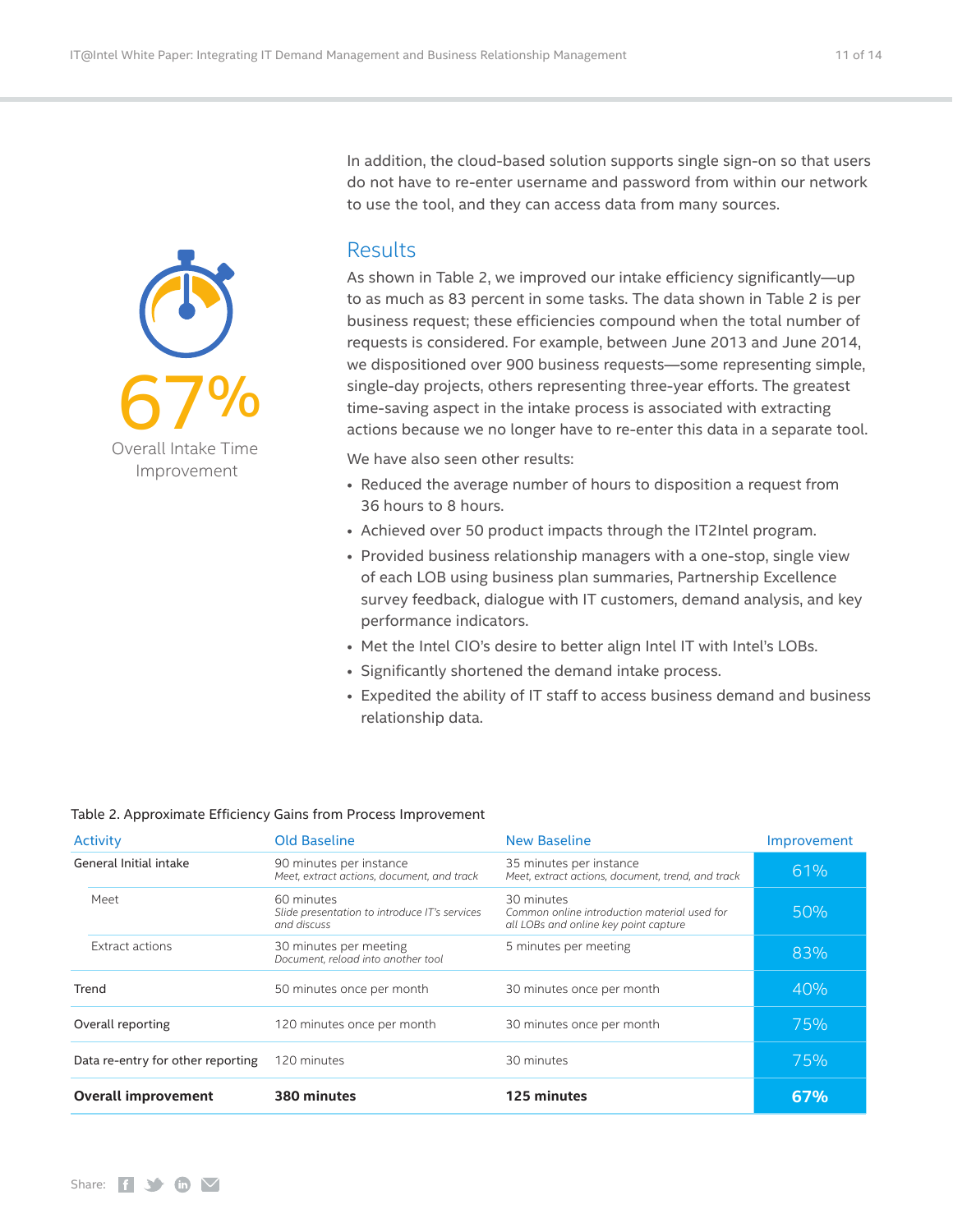# <span id="page-11-0"></span>Solution Complexity Scale

INDUSTRY BENCHMARKS4

- **• Level 0** is a quick answer of "fixed."
- **Level 1** solutions address basic needs but may require extra meetings to resolve.
- **Level 2** solutions involve somewhat complex or technical challenges.
- **Level 3** solutions involve more stakeholders and service owners.
- **Level 4** solutions are complex but occur at a business unit level.
- **Level 5** solutions require multiple groups, portfolios, and strategic items to resolve the business request over a long period of time (for example, one year).

# 2013 Intel Federal IT Support Touchpoints



We have identified external benchmarks that we can use to further measure performance efficiency and value provided to the business and for continuous improvement. These benchmarks compare our BSI service to best-in-class peer group organizations.4 So far, our service meets or exceeds median peer group measures in the areas shown in Table 3.

Table 3. Comparison of Intel IT's Business Solution Integration (BSI) Service to Performance of Peer Group Organizations

|                            | <b>Performance Measure</b>         | Intel IT Score | <b>Peer Group Median</b> |
|----------------------------|------------------------------------|----------------|--------------------------|
|                            | Solution capture rate              | 90%            | 60 to 75%                |
| Solutions planning horizon |                                    | 3 years        | 1.5 years                |
|                            | Time from disposition <sup>4</sup> |                |                          |
|                            | Level 5 requests                   | 2 days         | 6 days                   |
|                            | All other levels of requests       | 3 days         | 3 days                   |

<sup>∆</sup> Disposition time is time from assignment to an IT provider to customer acceptance of solution. (This measure excludes automated or routine IT service requests.)

# Case Study

The following sections detail one example of how we have applied our BSI service to better assist Intel's LOBs.

## Problem Statement

In October 2013, we received feedback through our annual Partnership Excellence survey<sup>5</sup> from the Intel Federal business unit (part of the Data Center LOB). The participants expressed dissatisfaction with multiple issues related to IT support. Our score was 2.5 (out of a possible 5) for overall IT support. One of the main problems was the complexity of touchpoints for this group. At that time, we had no business relationship manager or dedicated IT representative assigned to Intel Federal. Therefore, Intel Federal employees often didn't know whom to approach for the kind of help they needed.

# Actions Taken

In response to this feedback, we held several meetings with Intel Federal leadership and with various Intel Federal employees. These meetings revealed multiple areas where Intel IT could improve its services and help Intel Federal meet its unique government requirements.

<sup>4</sup> These benchmarks were provided by [APQC](http://www.apqc.org), a member-based nonprofit and proponent of business benchmarking, best practices, and knowledge management research.

<sup>5</sup> The Partnership Excellence survey is one way we gauge how well Intel IT is meeting our IT customers' needs. Three multiple-choice questions are scored 1-5, with 5 being excellent.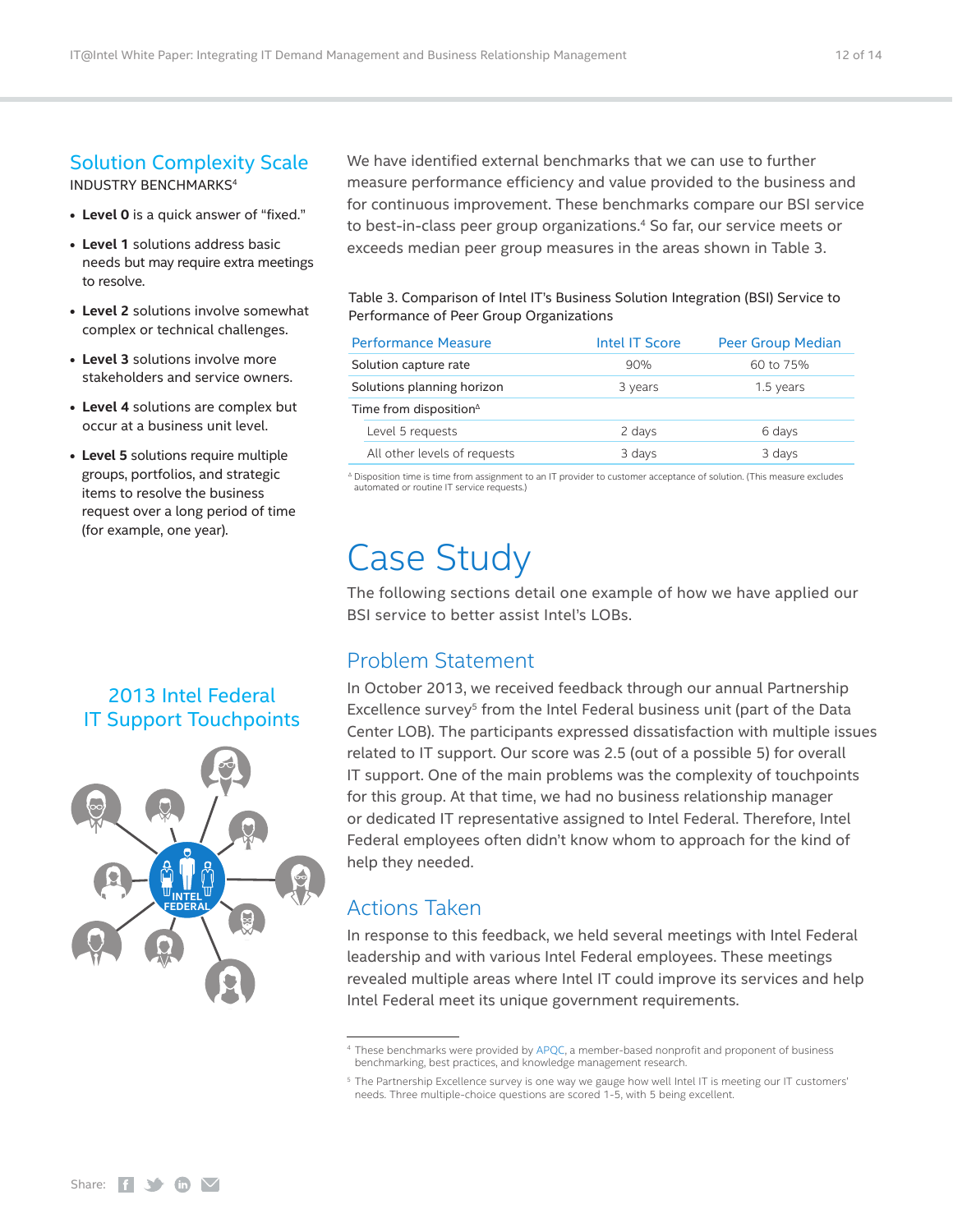<span id="page-12-0"></span>We identified areas for improvement and created an action plan to share with IT GMs. Over a month, we held several meetings between key representatives from Intel IT's Collaboration, Security, and Hosting groups and Intel Federal staff to discuss strategy and management of these activities. We assigned a business relationship manager to manage and control all of Intel Federal's security and infrastructure support needs as well the various business requests and activities required to assist Intel Federal.

### Results

We resolved some basic issues within two weeks. More-complex issues are still under development; for example, providing isolated infrastructures for enterprise applications and U.S.-controlled platforms to comply with U.S. federal government guidelines. Overall, we are pursuing 16 business requests pertaining to Intel Federal. We recently received a perfect 5 score across all three Partnership Excellence questions. The interaction between Intel Federal and IT has been greatly simplified, as shown in Figure 6.

"The IT team working with Intel Federal are all 'get it done' type of people. The expertise is there, and the depth of knowledge. You never hear anybody celebrating their skill sets; they just get the job done … It's not only the quality of the team but the way they work that's impressive."

> **—David B. Patterson, Vice President,** *Data Center Group President, Intel Federal LLC*

# <span id="page-12-1"></span>Next Steps: Continuous Improvement

As part of the ITIL Continual Service Improvement (CSI) component of IT Service Management, we will use quality management methods, such as the Partnership Excellence survey, to learn from past successes and failures. By performing CSI, we can continually improve the effectiveness and efficiency of our processes and service. Also, by defining a dedicated CSI role and process, we can evolve before or along with the business.

We have developed a multiyear plan that will help keep us aligned with Intel's future business goals. Table 4 lists some of the questions that we plan to explore.

We recognize that any multiyear plan must be dynamic, requiring regular sanity checks and adjustments. Whatever the future brings, we are committed to improving business value through our business demand management process, enhancing business partnerships with Intel IT, and sharing our best known methods with our peers in the IT industry.



Figure 6. Using the Business Solutions Integration (BSI) service, the Intel Federal business unit has a single point of contact for IT.

Table 4. Multiyear Plan Questions to Guide Our Continual Service Improvement (CSI)

| Area                                      | Questions                                                                                                                                                                                                                                                                                                                                            |  |
|-------------------------------------------|------------------------------------------------------------------------------------------------------------------------------------------------------------------------------------------------------------------------------------------------------------------------------------------------------------------------------------------------------|--|
| Transformational<br>and Business<br>Value | $\bullet$ What will the Business<br>Solutions Integration service<br>do to model and enable<br>IT to align and accelerate<br>in accordance with new<br>corporate challenges?<br>$\bullet$ How can we make IT a more<br>valued partner?<br>• How will we measure our<br>IT impact and results in a<br>manner that resonates with<br>our stakeholders? |  |
| How We Work                               | What needs to be different<br>in terms of process, tools, or<br>structure to get the desired<br>outcomes and to thrive in the<br>corporate environment three<br>years from now?                                                                                                                                                                      |  |
| People and Skills                         | What key skill areas will<br><b>Business Solutions Integration</b><br>resources need?                                                                                                                                                                                                                                                                |  |